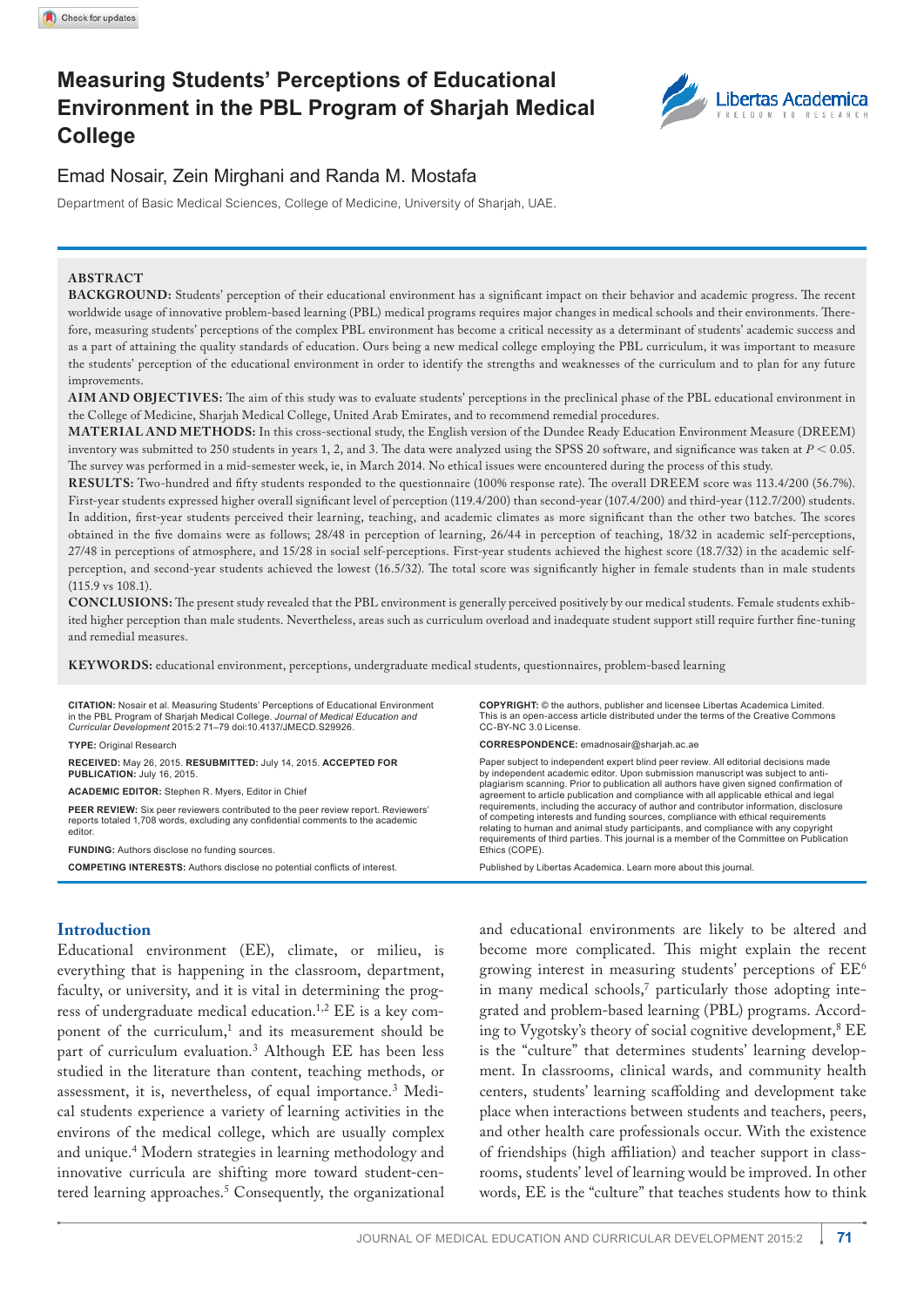

and acquire knowledge, skills, and attitudes through the classroom environment.

The quality of the EE has been recognized to be vital for effective learning in terms of students' achievement, happiness, motivation, and success.4,9–11 Additionally, EE is one of the most important factors determining the effectiveness of the curriculum,<sup>12</sup> and its role has been stressed as being the curriculum's most significant manifestation and conceptualization.13,14 Gender differences in perceptions of the EE might well emerge in particular academic or cultural contexts, with particular curricula. A comparative study of data from a Nigerian undergraduate medical school and a Nepalese health professional institution reported that female students seem to be significantly less pleased with the EE in these institutions.15,16 In addition, it is important to monitor students' perceptions of EE at different stages and in different forms of curricula. The UK Standing Committee on Postgraduate Medical Education<sup>17</sup> highlighted the importance of EE by stating that "A working environment that is conducive to learning is critically important to successful training". Furthermore, the World Federation for Medical Education (WFME) singles out the "learning environment" as one of the "targets" for what it terms "the conduction of the evaluation of medical education programs".<sup>18</sup> For measuring such an environment, Roff et al (1997)<sup>19</sup> developed the Dundee Ready Education Environment Measure (DREEM) inventory, which has been used diagnostically to identify areas of the strength and weakness in a medical EE.12,15 In addition, it has been used to compare different medical educational institutions,<sup>15,20</sup> students at different stages of the course,<sup>15,21,22</sup> and male and female students.15,16,20,21 It has been used to measure the existing EE as a precursor to curriculum change, to identify priority areas for change, and to act as a baseline for comparison after curriculum change.<sup>21,23</sup>

**Organizational context.** Sharjah Medical College (SMC) is one of the 13 colleges of the University of Sharjah, United Arab of Emirates, and was founded in 2004. It offers a six-year MBBS program in three educational phases. Phase 1 is the foundation year and phase 2 is the preclinical phase, which includes years 1–3 and is followed by a comprehensive exam. Students in years 4 and 5, ie, the clinical phase 3, undergo rotational clinical trainings in public hospitals in Sharjah. Since its foundation, SMC has adopted an innovative PBL with integrated, student-centered, competencybased, and community-based curriculum in all phases of the program. Students of SMC are from mixed nationalities; although the majority is from the United Arab Emirates and Arab countries, they have diverse cultural backgrounds and come out of different educational systems. Moreover, male and female students undergo coeducation without segregation within the classrooms. Though the individual components of our curriculum are periodically monitored, EE has not been assessed since the first implementation of its curriculum 10 years ago.

Therefore, the aim of the current study was to monitor the perceptions of students about their EE in the PBLbased curriculum in SMC using DREEM. We assume that both the strengths and weaknesses would be identified. The results might offer a starting point for implementing measures toward curricular reform. The objectives of the study were as follows:

- 1. How students perceive the educational environment in the PBL curriculum;
- 2. Whether there is any gender difference in the students' perception;
- 3. How students at different levels (years) perceive the educational environment;
- 4. The perceived strengths and weaknesses of the curriculum.

#### **Subjects and Methods**

**Population and samples.** All undergraduate medical students of years 1–3, ie, the preclinical phase of the SMC, were invited to participate in this cross-sectional study. The total number of enrolled students in the three batches was 301, with 111 in the first year, 97 in the second year, and 93 in the third year. The current study obtained ethical clearance from the SMC.

**Instrument for data collection.** The DREEM inventory is a widely used, culturally nonspecific, and generic instrument developed to analyze undergraduate EE in the health profession.<sup>16,19,21</sup> It has been found to be a validated tool<sup>19,24</sup> with proven high reliability<sup>15,19,24,25</sup> and has been applied in a variety of cultural contexts in various countries worldwide. With its help, medical institutions can identify the deficient areas in the learning process and then effect the required changes in curriculum.4,19,26–28

DREEM was developed at the University of Dundee in 1997;<sup>19</sup> and was universally tested in Europe, Africa, Asia, Australia, and America.<sup>15</sup> The inventory consists of 50 items categorized under five domains, namely Students' Perception of Learning (SPL, 12 items with a maximum score of 48), Students' Perception of Teachers (SPT, 11 items with a maximum score of 44), Students' Academic Self-Perception (SAP, 8 items with a maximum score 32), Students' Perception of the Atmosphere (SPA, 12 items with a maximum score of 48), and the Students' Social Self-Perception (SSP, 7 items with a maximum score of 28). The maximum score for all domains is 200, indicating the ideal EE. Each item is scored using a 5-point Likert scale with 4 for strongly agree, 3 for agree, 2 for uncertain, 1 for disagree, and 0 for strongly disagree. However, 9 out of 50 items, ie, items 4, 8, 9, 17, 25, 35, 39, 48, and 50, were negatively phrased statements and have scores 0 for strongly agree, 1 for agree, 2 for uncertain, 3 for disagree, and 4 for strongly disagree. Taking into account these maximum scores, the data are converted into percentages of their respective domains.29 The approximate interpretation of the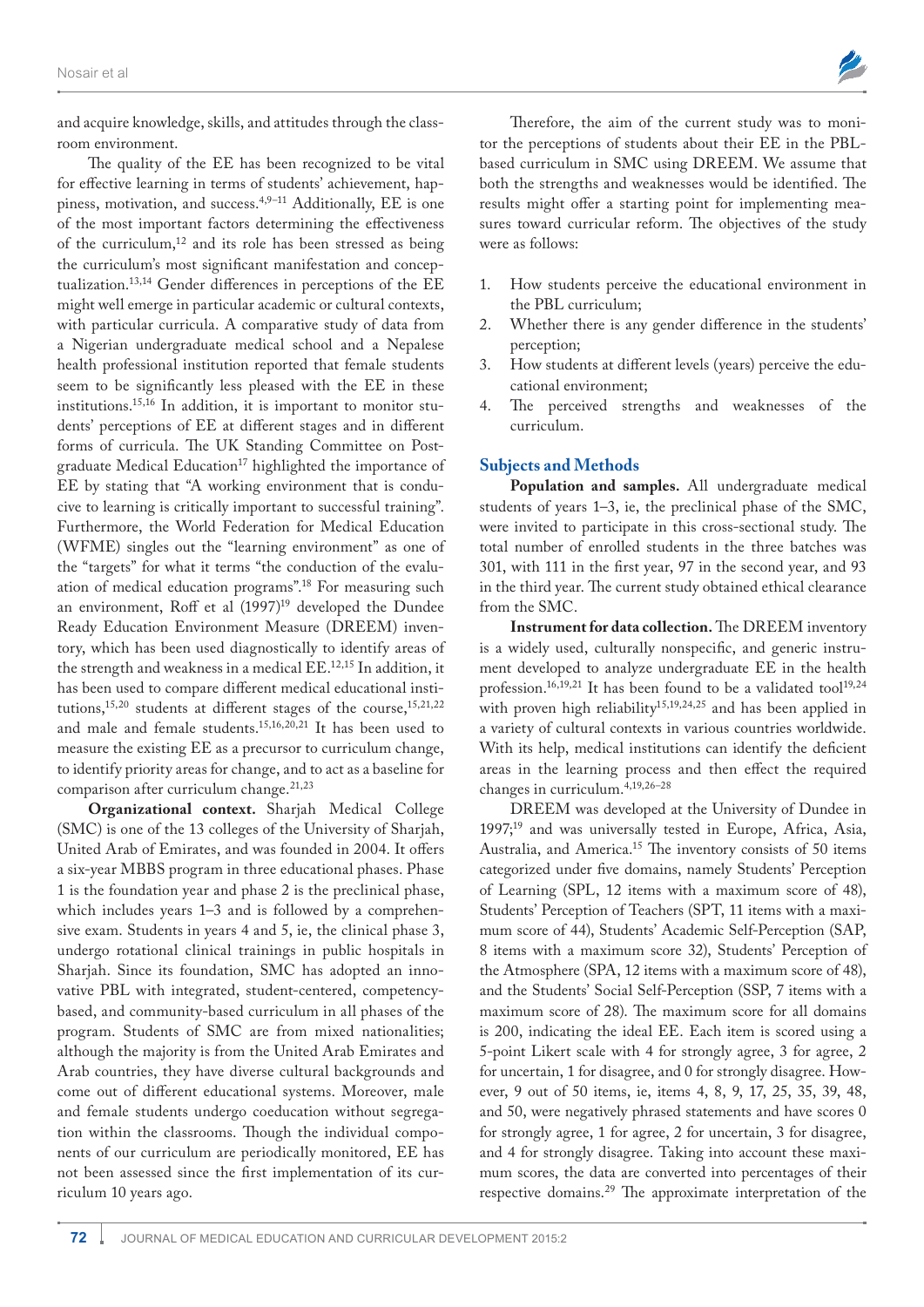

DREEM overall score is as follows: 0–50: very poor; 51–100: plenty of problems; 101–150: more positive than negative; and 151–200: excellent. An approximate guide for interpreting the five DREEM domains is summarized in Table 1. To pinpoint more specific strengths and weaknesses within the EE, items with a mean score  $>3$  are considered positive, while items with a mean score of  $<$ 2 are considered as problem areas, and were identified in the study population. Items with a mean score between 2 and 3 are considered as aspects that could be improved.30,31

**Data collection.**Data collection was done in March 2014. A mid-semester week was selected for the survey in order to avoid the dominant effect of stress of the pre-final exams on student responses. The English version of DREEM inventories was submitted to 250 students in the first, second, and third years personally on three separate occasions in their classrooms. Before starting the survey, the author briefly explained the objectives and importance of the study and cleared the doubts about the questionnaire items with special emphasis on the importance of voluntary participation and the anonymity of the process. All students responded positively, and returned the questionnaires after about 30 minutes, thereby avoiding discussions among them. A separate consent form was collected along with survey. No ethical issues were encountered

**Table 1.** Approximate guide for the interpretation of the five DREEM domains.30,31

| <b>DOMAIN</b> | <b>SCORE</b> | <b>INTERPRETATION</b>                    |  |
|---------------|--------------|------------------------------------------|--|
| <b>SPL</b>    | $0 - 12$     | Very poor                                |  |
|               | $13 - 24$    | Teaching is viewed negatively            |  |
|               | $25 - 36$    | A more positive approach                 |  |
|               | $37 - 48$    | Teaching highly thought of               |  |
| <b>SPT</b>    | $0 - 11$     | Abysmal                                  |  |
|               | $12 - 22$    | In need of some retraining               |  |
|               | $23 - 33$    | Moving in the right direction            |  |
|               | $34 - 44$    | Model teachers                           |  |
| SAP           | $0 - 8$      | Feeling of total failure                 |  |
|               | $9 - 16$     | Many negative aspects                    |  |
|               | $17 - 24$    | Feeling more on the positive side        |  |
|               | $25 - 32$    | Confident                                |  |
|               | $0 - 12$     | A terrible environment                   |  |
| <b>SPA</b>    | $13 - 24$    | There are many issues that need changing |  |
|               | $25 - 36$    | A more positive atmosphere               |  |
|               | $37 - 48$    | A good feeling overall                   |  |
| SSP           | $0 - 7$      | Miserable                                |  |
|               | $8 - 14$     | Not a nice place                         |  |
|               | $15 - 21$    | Not too bad                              |  |
|               | $22 - 28$    | Very good socially                       |  |

Abbreviations: DREEM, Dundee Ready Education Environment; SPL, Students' Perception of Learning; SPT, Students' Perception of Teachers; SAP, Students' Academic Self-Perception; SPA, Students' Perception of Atmosphere; SSP, the Students' Social Self-Perception. during the course of this process. Although the total number of the registered students in all three years was 301, only 250 students were available at the time of data collection (83%). The valid questionnaires collected and analyzed were 250, ie, 100% response rate.

**Data management and analysis.** The returned questionnaires were examined for completeness and consistency. Data were entered in MS-EXCEL, and were analyzed using IBM SPSS PC + statistical software (version 19). As the study outcome variables (scores of five domains and total score) are continuous variables, they were quantified by their mean and standard deviation. Student's *t*-test was used to determine statistically significant differences between male and female students. One-way analysis of variance (ANOVA) was carried out to analyze comparisons between the mean scores of the three different years. For this study,  $P \le 0.05$  was considered statistically significant. Post hoc Fisher's least significant difference  $(LSD)$  test<sup>32</sup> was used after a null hypothesis in the ANOVA test was rejected. The resulting scores for the domains were interpreted as proposed by McLeer and Roff<sup>30</sup> and Gall et al.<sup>33</sup>

#### **Results**

The mean age of the participants in the study was 20.3 (±0.04) years, in the range 17–23. Two-hundred and forty-five students specified their genders, while five did not. The study included 170 women (69%) and 75 men (31%). The total number of the analyzed questionnaires was 250, distributed as 98, 91, and 61 from years 1, 2, and 3, respectively.

The overall mean DREEM score of this study was 113.4/200 (56.7%), which was interpreted as "more positive than negative". Regarding the five domains of the DREEM inventory, ANOVA test revealed significant differences among the three groups in the overall mean scores as well as in the SPL, SPT, and SAP domains (Table 2). When compared to those in years 2 and 3, year 1 students exhibited the highest level in their total perception of EE as well as in SPL and SPT domains. However, in the SAP domain, year 1 students revealed a significantly higher perception than year 2 students.

Neither the SPA nor the SSP domain showed significant difference among the three years. For assessing the weaknesses and strengths of the EE, the guide of Mcaleer and Roff<sup>30</sup> was used to interpret the mean scores of the five domains of DREEM (Table 2). Figure 1 shows that the majority of SMC students (72.1%) exhibited excellent and positive perceptions e.g. scored 50% and above to the overall DREEM inventory.

Table 3 shows the detailed scores of DREEM's individual items. The overall mean score (±SD) was 2.26 (±0.39), which is interpreted as "educational aspects that could be improved". Out the 50-item scores, one item, ie, item 15 (*I have good friends in this school*) was found to be above 3.0, ie, positive area, while 11 items were found to be below 2.0, ie, problem areas for all the students. The remaining 38 items range between 2.0 and 3.0, ie, require improvement. The lowest item (1.37) was item 3 (*There is a good support system for*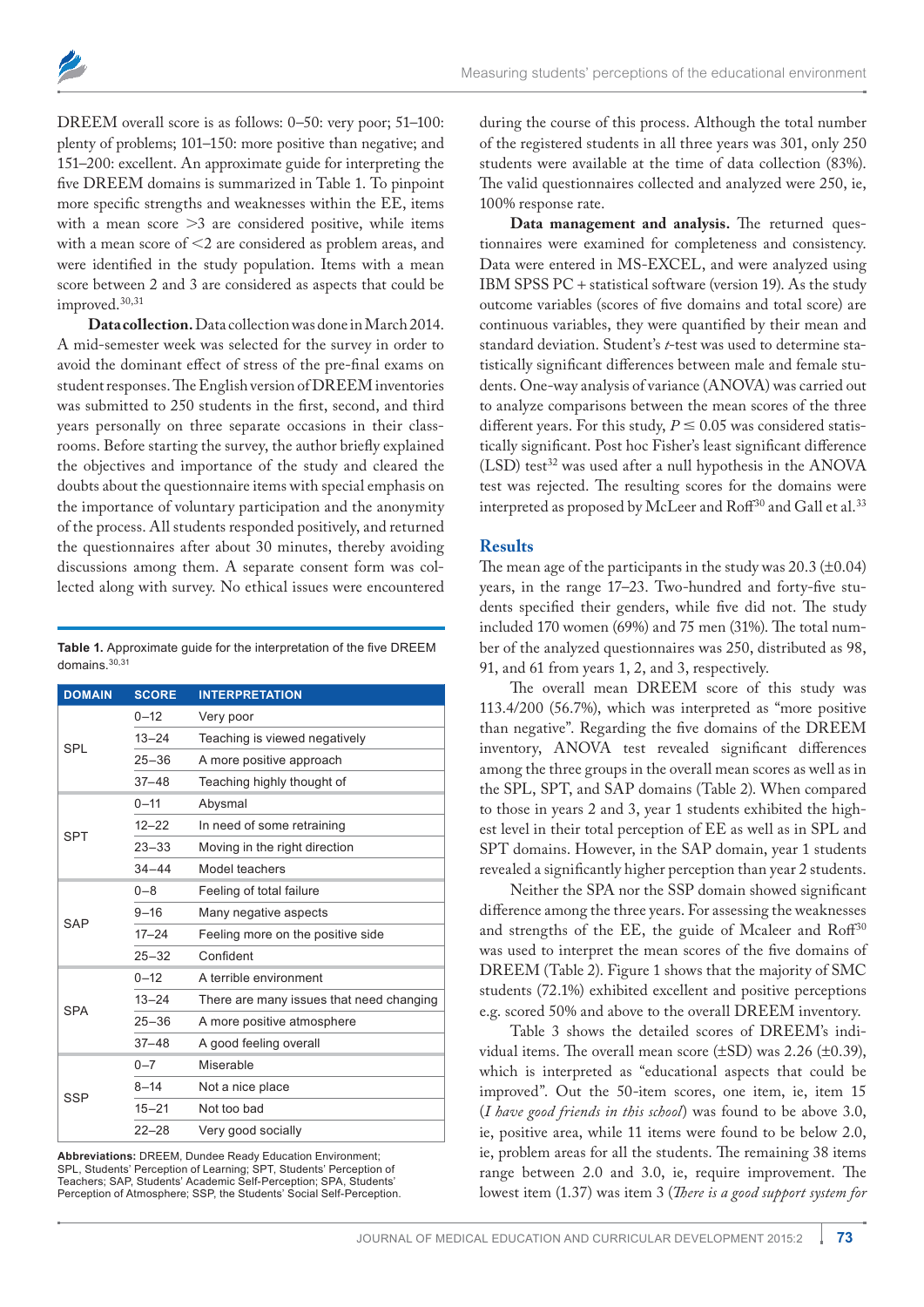

Table 2. ANOVA between means (±SD) with percentage of the different years for the differing DREEM domains, along with the interpretation of the total values ( $n = 250$ ).

| <b>DOMAIN</b>            | <b>MAX SCORE</b> | <b>YEAR LEVEL</b> | $MEAN \pm SD$ (%)                  | <b>P-VALUE</b> | <b>TOTAL (±SD)</b> | <b>INTERPRETATION30</b>              |
|--------------------------|------------------|-------------------|------------------------------------|----------------|--------------------|--------------------------------------|
| <b>SPL</b> <sup>a</sup>  |                  | Y <sub>1</sub>    | $30.5 \pm 7.6$ (63.5)              | < 0.001        |                    |                                      |
|                          | 48               | Y <sub>2</sub>    | $25.7 \pm 6.6$ (53.6)              |                | 28.1 $(\pm 7.4)$   | A more positive<br>approach          |
|                          |                  | $Y_3$             | $27.8 \pm 7.0$ (57.9)              |                |                    |                                      |
| <b>SPT</b>               |                  | Y <sub>1</sub>    | $27.9 \pm 6.0$ (63.4) <sup>b</sup> | < 0.001        |                    | Moving in the right<br>direction     |
|                          | 44               | Y <sub>2</sub>    | $23.8 \pm 5.6$ (54.1)              |                | 25.7 $(\pm 5.8)$   |                                      |
|                          |                  | $Y_3$             | $25.0 \pm 4.6$ (56.7)              |                |                    |                                      |
| <b>SAP</b>               |                  | Y <sub>1</sub>    | $18.7 \pm 5.9$ (58.4) <sup>c</sup> | < 0.05         |                    | Feeling more in the<br>positive side |
|                          | 32               | Y <sub>2</sub>    | $16.5 \pm 5.1$ (51.5)              |                | 17.6 $(\pm 5.8)$   |                                      |
|                          |                  | $Y_3$             | $17.5 \pm 4.1$ (54.7)              |                |                    |                                      |
| <b>SPA</b>               |                  | Y <sub>1</sub>    | $27.1 \pm 7.9$ (56.4)              | 0.696          | 26.8 $(\pm 7.5)$   | A more positive<br>atmosphere        |
|                          | 48               | Y <sub>2</sub>    | $26.2 \pm 7.5$ (54.7)              |                |                    |                                      |
|                          |                  | $Y_3$             | $27.1 \pm 6.8$ (56.4)              |                |                    |                                      |
| <b>SSP</b>               | 28               | Y <sub>1</sub>    | $15.3 \pm 4.7$ (54.6)              | 0.937          | 15.2 $(\pm 4.3)$   | Not too bad                          |
|                          |                  | Y <sub>2</sub>    | $15.1 \pm 4.1$ (53.9)              |                |                    |                                      |
|                          |                  | $Y_3$             | $15.3 \pm 4.2$ (54.7)              |                |                    |                                      |
| Total score <sup>a</sup> | 200              | Y <sub>1</sub>    | $119.4 \pm 26.7$ (59.7)            | < 0.01         | 113.4 $(\pm 23.4)$ | More positive than<br>negative       |
|                          |                  | Y <sub>2</sub>    | $107 \pm 22.6$ (53.7)              |                |                    |                                      |
|                          |                  | $Y_3$             | $112 \pm 20.8$ (56.4)              |                |                    |                                      |

Notes: <sup>a</sup>Significant difference among the three groups (ANOVA). <sup>b</sup>Significantly different from years 2 and 3 (Fisher's test). <sup>c</sup>Significantly different from year 2 only (fisher's test). **Abbreviations:** dreeM, dundee ready education environment; Spl, Students' perception of learning; Spt, Students' perception of teachers; Sap, Students'

Academic Self-Perception; SPA, Students' Perception of Atmosphere; SSP, Students' Social Self-Perception; SD, standard deviation.

*students who get stressed*), while the highest item (3.12) was item 15 (*I have good friends in this school*). All items of SPL received mean scores  $\geq$ 2. Regarding the SPT, all items received mean scores 2, except items 9 (*The teachers are authoritarian*) and 50 (*The students irritate the teachers*). In terms of SAP, all items received mean scores 2 except items 5 (*Learning strategies which worked for me before continue to work for me now*)*,* 21 (*I feel* 



Figure 1. Percentage of overall SMC students' perception of the educational environment ( $n = 250$ ). **Abbreviation:** SMc, Sharjah Medical college.

*I am being well prepared for my profession*)*,* and 27 (*I am able to memorize all I need*). Regarding SPA, all items received mean scores 2, except items 12 (*This school is well timetabled*)*,* 35 (*I find the experience disappointing*)*,* and 42 (*The enjoyment outweighs the stress of studying medicine*)*.* The SSP items 15 (*I have good friends in this school*)*,* 19 (*My social life is good*)*,* 28 (*I seldom feel lonely*)*,* and 46 (*My accommodation is pleasant*) received mean scores  $>2$  (Table 3).

**Demographic differences.** Statistical analysis showed that female students exhibited a significantly higher perception of EE than male students in the overall DREEM score as well as in the SPL and SPT domains (Table 4).

#### **Discussion**

It has been reported that assessing EE should be a part of an institution's good educational practice.<sup>34</sup> Considerations of EE in the medical school along the lines of continuous quality improvement and innovation are likely to further the medical school as a learning organization with the attendant benefits.<sup>1</sup> As SMC is a new medical college with an innovative PBL curriculum, it was essential to assess the EE of the SMC in order to implement the required reforms. Students' perceptions of the EE may be influenced by their expectations about the educational program, diversity of the student population, variations in the style of teaching of the faculty,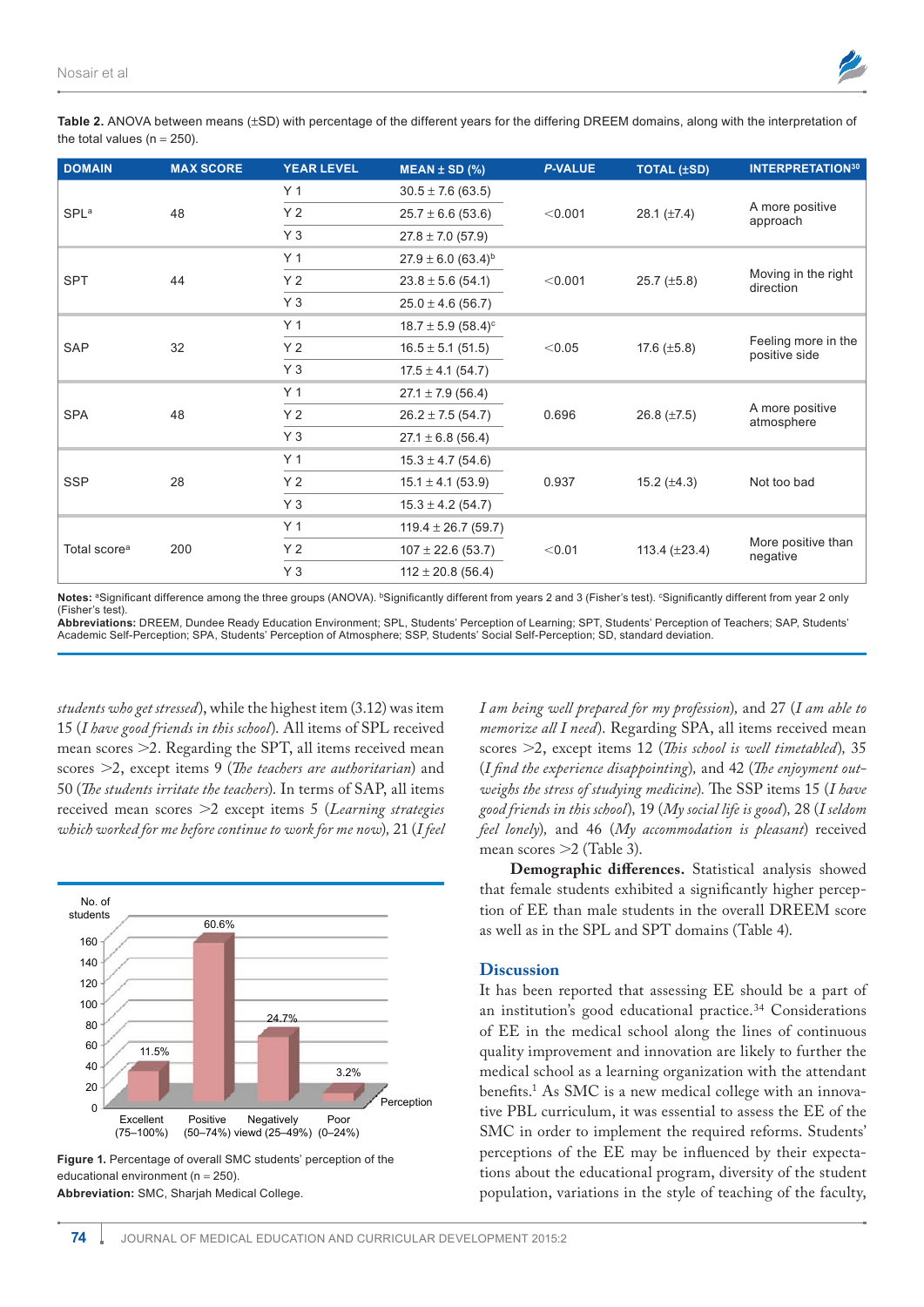

**Table 3.** Mean  $(\pm SD)$  of the DREEM item scores (Max = 4).

| <b>ITEM NO.</b>                                  | <b>ITEM</b>                                                                | <b>MEAN (±SD)</b>     |  |  |
|--------------------------------------------------|----------------------------------------------------------------------------|-----------------------|--|--|
| Students' perceptions of learning (SPL)          |                                                                            |                       |  |  |
| 1                                                | I am encouraged to participate in class                                    | $2.24 (\pm 1.07)$     |  |  |
| 7                                                | The teaching is often stimulating                                          | 2.26 $(\pm 0.94)$     |  |  |
| 13                                               | The teaching is student centered                                           | $2.74 \ (\pm 0.97)$   |  |  |
| 16                                               | The teaching is sufficiently concerned to develop my competence            | 2.12 $(\pm 0.99)$     |  |  |
| 20                                               | The teaching is well focused                                               | 2.18 $(\pm 0.97)$     |  |  |
| 22                                               | The teaching is sufficiently concerned to develop my confidence            | 2.21 $(\pm 0.98)$     |  |  |
| 24                                               | The teaching time is put to good use                                       | $2.00 (\pm 1.10)$     |  |  |
| 25                                               | The teaching over-emphasizes factual learning (N)                          | 2.30 $(\pm 0.94)$     |  |  |
| 38                                               | I am clear about the learning objectives of the course                     | $2.60 (\pm 0.99)$     |  |  |
| 44                                               | The teaching encourages me to be an active learner                         | 2.49 $(\pm 0.98)$     |  |  |
| 47                                               | Long-term learning is emphasized over short-term                           | $2.37 \ (\pm 1.02)$   |  |  |
| 48                                               | The teaching is too teacher-centered (N)                                   | 2.48 $(\pm 1.13)$     |  |  |
| Students' perceptions of teachers (SPT)          |                                                                            |                       |  |  |
| 2                                                | The teachers are knowledgeable                                             | $2.59 \ (\pm 0.97)$   |  |  |
| 6                                                | The teachers are patient with the students/patients                        | 2.74 $(\pm 0.93)$     |  |  |
| 8                                                | The teachers ridicule the students (N)                                     | $2.25 \ (\pm 0.98)$   |  |  |
| 9                                                | The teachers are authoritarian (N)                                         | 1.73 $(\pm 0.93)^{*}$ |  |  |
| 18                                               | The teachers have good communication skills with students/patients         | 2.52 $(\pm 0.98)$     |  |  |
| 29                                               | The teachers are good at providing feedback to students                    | $2.29$ ( $\pm$ 1.01)  |  |  |
| 32                                               | The teachers provide constructive criticism here                           | $2.15 \ (\pm 0.92)$   |  |  |
| 37                                               | The teachers give clear examples                                           | $2.64 \pm (0.86)$     |  |  |
| 39                                               | The teachers get angry in class (N)                                        | $2.10 \ (\pm 1.11)$   |  |  |
| 40                                               | The teachers are well prepared for their classes                           | 2.69 $(\pm 0.89)$     |  |  |
| 50                                               | The students irritate the teachers (N)                                     | 1.89 $(\pm 1.09)^*$   |  |  |
| <b>Students' Academic self-perceptions (SAP)</b> |                                                                            |                       |  |  |
| 5                                                | Learning strategies which worked for me before continue to work for me now | 1.91 $(\pm 1.1)^*$    |  |  |
| 10                                               | I am confident about my passing this year                                  | 2.67 $(\pm 1.09)$     |  |  |
| 21                                               | I feel I am being well prepared for my profession                          | 1.66 $(\pm 1.07)^*$   |  |  |
| 26                                               | Last year work has been a good preparation for this year's work            | $2.09 \ (\pm 1.14)$   |  |  |
| 27                                               | I am able to memorize all I need                                           | 1.49 $(\pm 1.11)^*$   |  |  |
| 31                                               | I have learned a lot about empathy in my profession                        | 2.51 $(\pm 1.04)$     |  |  |
| 41                                               | My problem-solving skills are being well developed here                    | 2.46 $(\pm 1.03)$     |  |  |
| 45                                               | Much of what I have to learn seems relevant to a career in medicine        | 2.76 $(\pm 0.89)$     |  |  |
| Students' perceptions of atmosphere (SPA)        |                                                                            |                       |  |  |
| 11                                               | The atmosphere is relaxed during the ward teaching                         | $2.47 \ (\pm 1.05)$   |  |  |
| 12                                               | This school is well timetabled                                             | 1.52 $(\pm 1.27)^*$   |  |  |
| 17                                               | Cheating is a problem in this school (N)                                   | $2.32 (\pm 1.3)$      |  |  |
| 23                                               | The atmosphere is relaxed during lectures                                  | $2.52 \ (\pm 1.06)$   |  |  |
| 30                                               | There are opportunities for me to develop interpersonal skills             | $2.56 \ (\pm 0.95)$   |  |  |
| 33                                               | I feel comfortable in the class socially                                   | 2.67 $(\pm 0.98)$     |  |  |
| 34                                               | The atmosphere is relaxed during seminars/tutorials                        | 2.69 $(\pm 0.92)$     |  |  |
| 35                                               | I find the experience disappointing (N)                                    | 1.99 $(\pm 1.07)^*$   |  |  |
| 36                                               | I am able to concentrate well                                              | 2.17 $(\pm 1.06)$     |  |  |
| 42                                               | The enjoyment outweighs the stress of studying medicine                    | 1.61 $(\pm 1.2)^*$    |  |  |
| 43                                               | The atmosphere motivates me as a learner                                   | $2.02 \ (\pm 1.07)$   |  |  |
| 49                                               | I feel able to ask the questions I want                                    | $2.27 (\pm 1.08)$     |  |  |

(*continued*)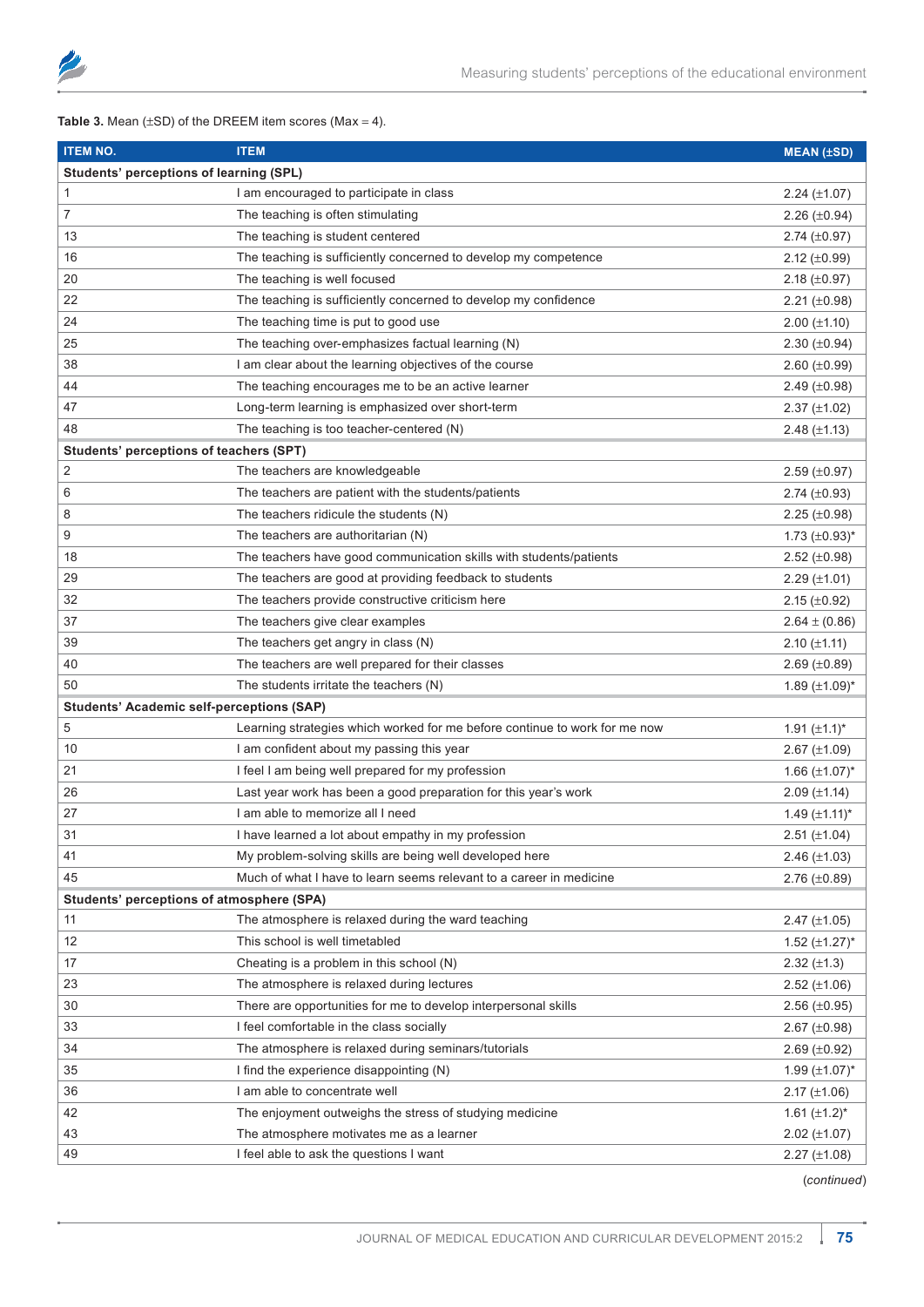#### **Table 3.** (*Continued*)



| $i$ and $j$ . (Continued)               |                                                              |                       |  |  |
|-----------------------------------------|--------------------------------------------------------------|-----------------------|--|--|
| <b>ITEM NO.</b>                         | <b>ITEM</b>                                                  | $MEAN$ ( $\pm SD$ )   |  |  |
| Students' social self-perceptions (SSP) |                                                              |                       |  |  |
| 3                                       | There is a good support system for students who get stressed | $1.37 \ (\pm 1.21)^*$ |  |  |
| 4                                       | am too tired to enjoy this course (N)                        | 1.57 $(\pm 1.19)^*$   |  |  |
| 14                                      | I am rarely bored on this course                             | 1.72 $(\pm 1.16)^*$   |  |  |
| 15                                      | I have good friends in this school                           | 3.12 $(\pm 0.96)$ **  |  |  |
| 19                                      | My social life is good                                       | $2.69 (\pm 1.2)$      |  |  |
| 28                                      | I seldom feel lonely                                         | $2.36 \ (\pm 1.23)$   |  |  |
| 46                                      | My accommodation is pleasant                                 | $2.41 (\pm 1.16)$     |  |  |
|                                         |                                                              |                       |  |  |

Notes: \*Items with a mean score <2 are taken as problem areas. \*\*Items with a mean score >3 are taken as positive points. Items score between 2 and 3 are taken as aspects that could be improved. Abbreviations: DREEM, Dundee Ready Education Environment; SD, standard deviation; N, negatively phrased statements

educational facilities and equipment, and other circumstances of the university.<sup>35</sup> Review of the literature shows the wide use of DREEM inventory in medical<sup>9,16,36</sup> and dental schools.<sup>37,38</sup>

The response rate in the preset study was 100%, which is a perfect indicator about student's interest in completing the survey and their interest to develop their institution. This is likely due to using face-to-face methodology rather than using an online survey. In the current study, the overall DREEM total mean score was 113.4/200, indicating that the SMC students' perception of the EE is more positive than negative. On the other hand, it indicates that there is vast room for improvement, as there is no curriculum without weaknesses.

SMC adopts a student-centered educational model where students are the center of the learning process and an integrated PBL curriculum with team-based teaching methodology. The teacher's role changes to a facilitator of learning rather than an information giver. This model is in contrast to the traditional teacher-centric norms. Therefore, it would be useful to explore the different perceptions of EE in PBL versus traditional curricula.

**Table 4.** Comparison of DREEM domain mean scores ( $\pm$ SD) for male and female students.

| <b>DOMAIN</b>            | <b>MAX</b><br><b>SCORE</b> | $MEAN$ ( $\pm SD$ )        |                               |  |
|--------------------------|----------------------------|----------------------------|-------------------------------|--|
|                          |                            | <b>MALES</b><br>$(n = 75)$ | <b>FEMALES</b><br>$(n = 170)$ |  |
| <b>SPL</b>               | 48                         | 26.6 $(\pm 7.1)$           | 28.8 $(\pm 7.3)^*$            |  |
| <b>SPT</b>               | 44                         | 24.2 $(\pm 5.9)$           | 26.4 $(\pm 5.6)^*$            |  |
| <b>SAP</b>               | 32                         | $16.9 \ (\pm 5.5)$         | 18.0 $(\pm 5.1)$              |  |
| <b>SPA</b>               | 48                         | $25.2 (\pm 8.8)$           | $27.5 (\pm 6.8)$              |  |
| <b>SSP</b>               | 28                         | 15.1 $(\pm 4.9)$           | 15.3 $(\pm 4.1)$              |  |
| <b>Total DREEM score</b> | 200                        | 108.1 $(\pm 26.6)$         | 115.9 $(\pm 22.7)^*$          |  |

**Note:** \*Significantly different ( $P$ -value  $\leq 0.05$ ). **Abbreviations:** DREEM, Dundee Ready Education Environment;<br>SPL, Students' Perception of Learning; SPT, Students' Perception of Teachers: SAP, Students' Academic Self-Perception: SPA, Students perception of atmosphere; SSp, Students' Social Self-perception; SD, standard deviation.

The overall score of DREEM inventory of the current study (113.4/200) was not very much different from those of other studies carried out regionally and internationally. In comparison with other studies conducted in PBL medical curricula, the score of this study was similar to the scores of 113.8/200 in Egypt<sup>39</sup> and 114.4/200 in Pakistan.<sup>40</sup> However, it was higher than that in KSA,<sup>41</sup> Kuwait,<sup>42</sup> and Sri Lanka,<sup>43</sup> which reported mean DREEM scores of 111.5/200, 105/200, and 107.4/200, respectively. On the other hand, our mean score was lower than the scores of 143/200 in a dental school with an enquiry-based curriculum in the UK,<sup>37</sup> 137/200 in Australia,<sup>44</sup> and 139/200 in the UK.<sup>45</sup> In comparison with the scores reported from traditional and teacher-centered curricula, our DREEM score was higher than that in King Saud University (90/200),<sup>9</sup> King Abdul Aziz University (102/200),<sup>23</sup> and Umm Al-Qura University (107/200) in KSA;<sup>46</sup> Sana'a University  $(100/200)$  in Yemen;<sup>20</sup> and Iran (99/200).<sup>47</sup> Some studies have reported a more positive EE mostly after making some educational reforms toward innovative curricula, such as in UAE<sup>48</sup> and Chile.<sup>49</sup> Furthermore, comparable studies performed in different institutions with traditional versus PBL curricula concluded that students of PBL curricula would evaluate their EE more positively than their counterparts in primarily conventional curricula.20,26 This highlights the importance of the positive influence of the new educational strategies in the innovative curricula on students' perceptions of EE rather than traditional programs. It seems that the integrated and student-centered curricula stimulate and provoke students to be active learners; also, they develop and evolve their skills.<sup>50</sup>

The scores of our study show that year 1 students displayed a higher positive perception of EE than year 3 students. However, year 2 students exhibited the lowest mean scores of perception. These findings are consistent with the results of in King Saud University.<sup>9</sup> In addition, this is similar to the finding in a previous report that students who had enrolled at the school for a longer period became less satisfied with the teaching and with the support system for stressed students.<sup>19</sup> Al Ayed and Shiek<sup>9</sup> suggested that this might simply mean that first-year students were not too stressed (yet) by their studies.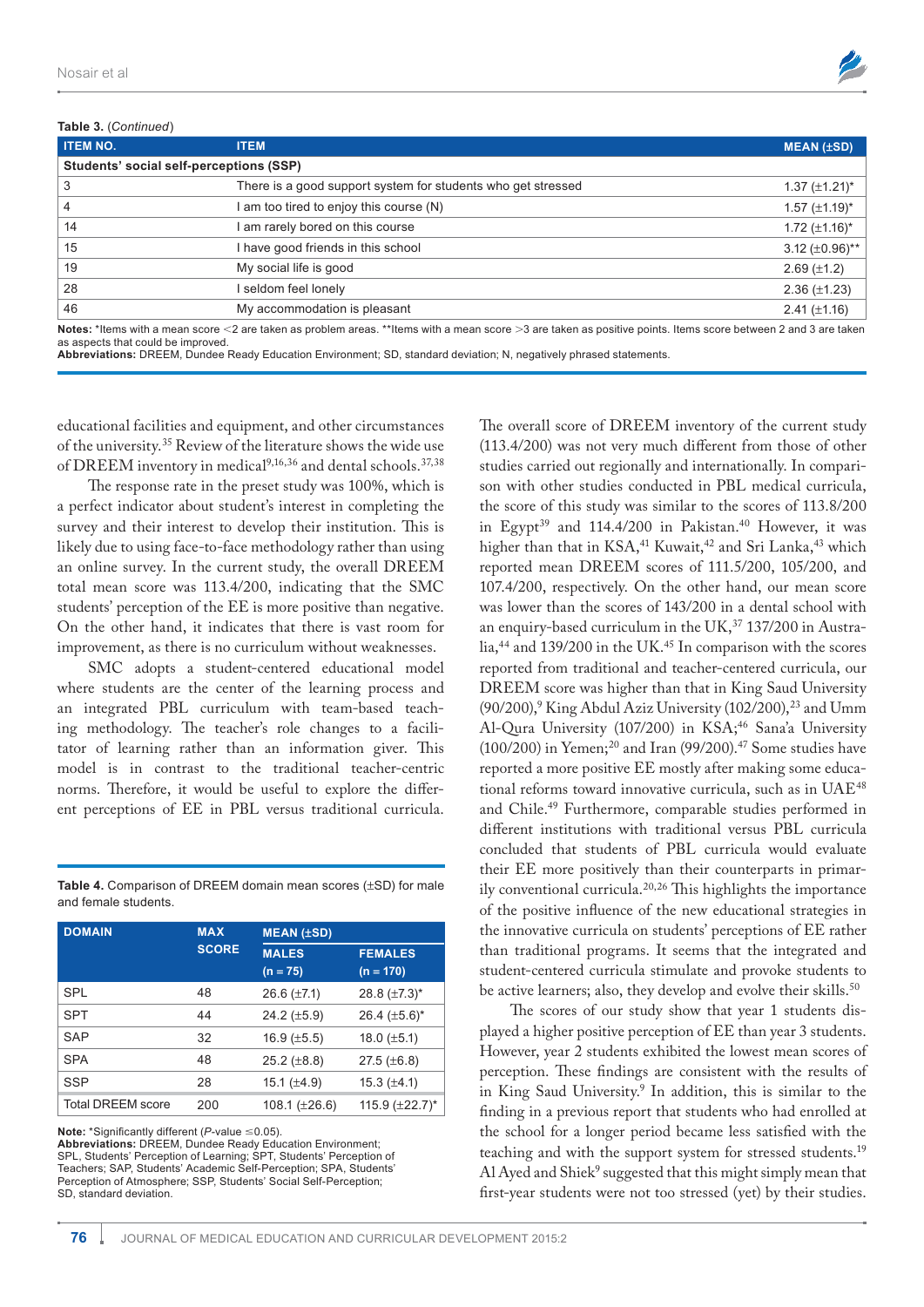It became clear that students lost some of the neutrality that they exhibited in the first year and became more critical of the EE as they progressed through the program. It could also be explained by the enthusiasm and excitement of first-year students on successfully gaining entry into the medical college.<sup>9</sup>

In the current study, the scores of the domains were SPL 28.1/48, SPT 25.7/44, SAP 17.6/32, SPA 26.8/48, and SSP 15.2/28. Most of the items, ie, 38 items, received mean scores between 2 and 3, which could be enhanced.<sup>30</sup> On the other hand, the problem areas, or the DREEM items that scored <2, were 11 items; none of them was in the learning domain. Out of the 11 items, 2 are related to the teachers domain (*The teachers are authoritarian; The students irritate the teachers*)*.* Another three problem items belong to SAP domain (*Learning strategies which worked for me before continue to work for me now; I feel I am being well prepared for my profession; I am able to memorize all I need*)*.* Another three items belong to SPA domain (*This school is well timetabled; I find the experience disappointing; The enjoyment outweighs the stress of studying medicine*)*.* The last three items belong to SSP domain (*There is a good support system for students who get stressed; I am too tired to enjoy this course; I am rarely bored on this course*)*.*  One item domain belongs to SSP and scored  $>3$  (*I have good friends in this course*)*.*

The results showed that the whole groups exhibited the highest level of perception in the SPL domain, which is perceived as a positive approach. The agreement of all students groups on the SPL is crucially important for the PBL curriculum of the new SMC.

On the basis of the scores of the individual items of the DREEM inventory of the present study, attention will be paid to the areas that need improvements, and recommendations would be made for rectification. In the SPT domain, the majority of our students agreed that *The teachers are knowledgeable*  (item 2), which received a score of 2.59, *They are well prepared in their classes*, *give clear examples*, and *They are patient*. These items scored between 2 and 3. Nevertheless, items 9 (*The teachers are authoritarian*) and 50 (*The students irritate the teacher*) scored  $<$ 2. This is consistent with the finding of Demiroren et al,<sup>11</sup> which indicated that teachers are still wearing their traditional hats. Therefore, the teaching staff should be supported to be more oriented toward the PBL setting. The role of Continuous Professional Development (CPD) programs should be emphasized in order to reacquaint the faculty members with the effective feedback techniques on learning.<sup>51</sup> In addition, such programs would motivate the faculty to acquire modern teaching skills required for the PBL environment.<sup>42</sup>

Although year 1 students achieved the highest score in the SAP (18.7/32), year 2 students achieved the lowest (16.5/32) score in the same domain. Such a difference might be related to the heavy load and timetabling in year 2, which need considerable attention. Reorganization of the timetable and well-communicated, explicit learning objectives with pre-class preparation material are the need of the hour in this concern.

Item 5 (*Learning strategies which work for me before continue to work for me now*) and item 21 (*I feel I am being well prepared to my profession*) scored low. They reflect the transformation of learning strategies that the students face while moving from the traditional and didactic way of teaching of the high school to our teaching and learning philosophies. The PBL, student-centered, integrated, and community-based practices in SMC might contradict the previous learning strategies that the students were used to at school. Therefore, we recommend more emphasis on preparing students during the foundation year as a transitional phase in order to gain the skills required for the complex needs of the PBL environment.

Item 27 (*I am able to memorize all I need*) had a low score of 1.49; This item scored  $\leq$  2.0 in many other studies as well.12,15,20,22,52 The low score of this item might indicate that there should be a substantial reduction of the core curriculum, ie, what students must know and the encouragement of peer-to-peer learning.53 It is well known that students' perception of the atmosphere represents the real life of EE and thus the dynamism of the curriculum.<sup>21</sup> In a medical school in England, $54$  a low score was found for item 12, which is similar to our finding. Timetabling was deemed inadequate, as shown in item 12 (*This school is well timetabled*) with a low score (1.52), and this highlights the need of more organizational skills to remedy this deficiency. In King Abdul Aziz University, Saudi Arabia,<sup>23</sup> item 42 (*The enjoyment outweighs the stress studying medicine*) had a poor score (1.6), which echoed in our study. A low rating of this item is indicative of the pressure felt by students studying medicine.

Regarding the SSP domain, all the participating students in this study shared the lowest perception (1.37) of item 3 (*There is no good supporting system for those who get stressed*). In confirmation with this finding, many studies have documented problem areas in the same item.22,23,55,56 There is agreement that PBL compared to lecture-based learning is time consuming and had clearly higher student workload if it is not adequately planned and monitored.57,58 Students in our PBL program are required to attend PBL tutorials as well as hospital- and community-based sessions. In addition, they have to complete assessment projects and tasks. Therefore, they are more likely to be overloaded and consequently anxious and stressed.<sup>59</sup> This may be reflected on their low perception with their EE.<sup>60</sup> This problem area should be seriously considered by reducing student workload, revisiting the amount of the delivered content, and improving methods of instructions and timetabling. This result should be taken seriously and discussed not only at the level of curriculum formation but also at the level of student advisory system. Based on these results, it is highly recommended to discuss the need to establish a more supporting system for those who are stressed. Item 4 (*I am too tired to enjoy this course*) showed also a low score (1.57). The same low score was obtained in other study.<sup>21</sup> A low score was seen in item 14 (*I am rarely bored on this course*). These two observations should be critically considered since they may indicate that students are overburdened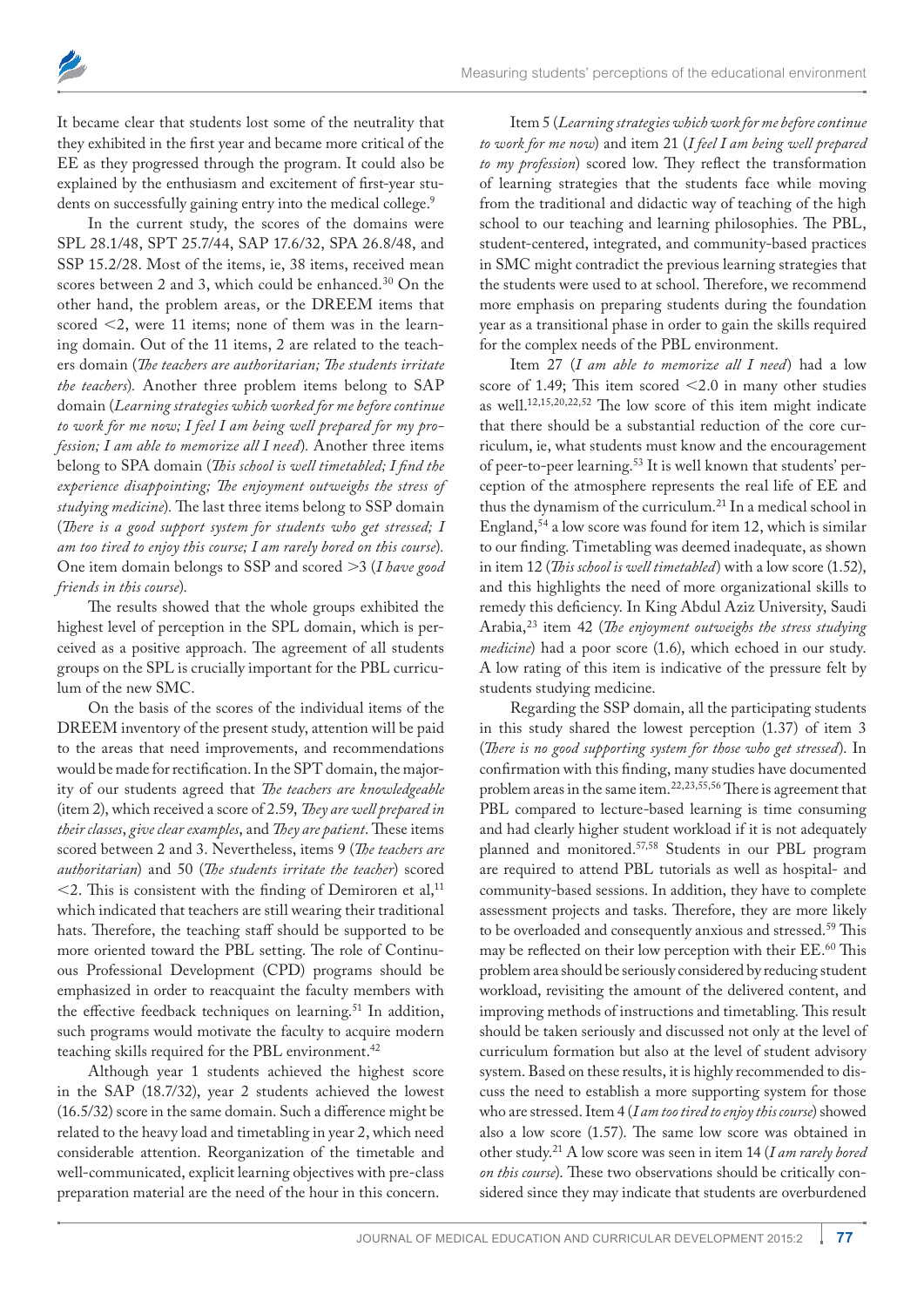with extra learning activities. It should be discussed within the continuous process of curriculum improvement and by investigating what causes such boredom and whether the courses can be made more engaging. Actually, SMC has a student advisory system where every faculty is assigned to give personal academic advice to a group of students, with special attention paid to low achievers or to students "at risk". Apparently, this is not sufficient, as indicated by the scores  $\leq$ 3 for the item 3. The introduction of a "Stressful Experience Report Form" can be considered to enhance the student support system. This would give the students the opportunity to report any distressing incidents and seek support.<sup>36</sup>

Our results revealed a significantly higher perception of the overall score among female students than male students (115.9 vs 108.1). This is in agreement with the results reported in the studies from Trinidad,<sup>12</sup> Argentina,<sup>16</sup> India,<sup>35</sup> the UK,<sup>56</sup> Malaysia,<sup>61</sup> and Australia.<sup>44,53</sup> On the contrary, gender showed no statistically significant difference in Canada,<sup>22</sup> India,<sup>13</sup> and King Saud University, Saudi Arabia.<sup>9</sup> Additionally, female students' responses were statistically significantly in their positive perception of learning when compared with those of males (28.8 vs 26.6). This might be explained by the differences observed in learning styles between male and female undergraduates.<sup>62</sup> Female students generally spend more time studying compared to males,<sup>36</sup> and are more critical about the quality of teaching and the general climate of the school, especially in the areas of student participation in class and the authoritarian attitudes of teachers.<sup>16</sup> Within the context of the current research, where the conservative and traditional culture of the Middle East countries dominate, females have less chance for spending time in extracurricular activities than males. However, the studies performed in Saudi Arabia and Yemen medical universities $20,23$  revealed less perception of EE among females than males. This contrast might be due gender segregation in these universities. Furthermore, female students demonstrated more positive perceptions toward teaching than male students (26.4 vs 24.2). Research findings show that female students develop more trust toward their lecturers when compared with males.<sup>63</sup>

#### **Conclusion**

On the basis of the results of the present study, it can be concluded that the overall perception of SMC students of the EE is more positive than negative. The ultimate outcome was that the integrated PBL curriculum of the newly established institution is moving in the right direction. Gender differences and year level of students showed significant variations regarding the perception of the EE. Nevertheless, as identified by the DREEM inventory, many problem areas need to be critically investigated and remedied. Therefore, DREEM inventory is an effective tool in identifying the strengths and weaknesses of the curriculum. The message our students try to convey to us is that we need a support system for the stressed students, more motivating teaching instructions, reducing the curriculum overload, and better timetabling in order to enjoy



the atmosphere and attain better outcomes. Consequently, the study strongly suggests presenting these results to the relevant educational and administrative authorities and decision makers for utilizing them as the basis for strategic planning and resource utilization. In addition, the results should be used as guidance to institutional corrective actions regarding the students' perception of areas of concern.

#### **Limitation and Recommendations**

As there is no comparable data from previous studies performed in the context of SMC, the results of the current study could be accepted as a baseline for further studies. The sole use of the questionnaire as a quantitative method of data collection might be a limitation of the current study with the possibility of leaving out some specific components of the context.<sup>64</sup> Another limitation is that the individual items were not analyzed by parallel qualitative data. Therefore, future qualitative studies may help confirm the current findings and more deeply address the specific problems or highlight strengths within the college.

#### **Acknowledgment**

We are extremely grateful to all SMC students who took part in this study.

#### **Author Contributions**

Conceived and designed the experiments: RMM. Analyzed the data: EN. Wrote the first draft of the manuscript: RMM and EN. Contributed to the writing of the manuscript: EN and RMM. Agree with manuscript results and conclusions: EN, RMM, and ZM. Jointly developed the structure and arguments for the paper: EN and ZM. Made critical revisions and approved final version: EN, RMM, and ZM. All authors reviewed and approved of the final manuscript.

#### **REFERENCES**

- 1. Genn JM. AMEE medical education guide No. 23 (Part 2): curriculum, environment, climate, quality and change in medical education—a unifying perspective. *Med Teach*. 2001;23(5):445–454.
- 2. Roff S, Mcaleer S. What is educational climate? *Med Teach*. 2001;23(4):333–334.
- 3. Harden RM. *"Curriculum Planning and Development." A Practical Guide for Medical Teachers*. Edinburgh: Elsevier Churchill Livingstone; 2005.
- 4. Veerapen K, McAleer S. Students' perception of the learning environment in a distributed medical program. *Medical Education Online*. 2010;15:10.3402/meo. v15i0.5168. doi:10.3402/meo.v15i0.5168.
- 5. Hannafin M, Hill J, Land S. Student-centered learning and interactive multimedia: status, issues, and implications. *Contemp Educ*. 1997;68(2):94–99.
- 6. Genn JM, Harden RM. What is medical education here really like? Suggestions for action research studies of climates of medical education environments. *Med Teach*. 1986;8(2):111–124.
- 7. Miles S, Leinster SJ. Medical students' perceptions of their educational environment: expected versus actual perceptions. *Med Educ*. 2007;41(3):265–272.
- 8. Vygotsky LS. *Mind in Society: The Development of Higher Psychological Processes*. Cambridge, MA: Harvard University Press; 1978.
- 9. Al-Ayed IH, Sheik SA. Assessment of the educational environment at the College of Medicine of King Saud University, Riyadh. *East Mediterr Health J*. 2008;14(4):953–959.
- 10. Arzuman H, Yusoff MS, Chit SP. Big Sib students' perceptions of the educational environment at the School of Medical Sciences, Universiti Sains Malaysia, using Dundee Ready Educational Environment Measure (DREEM) Inventory. *Malays J Med Sci*. 2010;17:40–47.